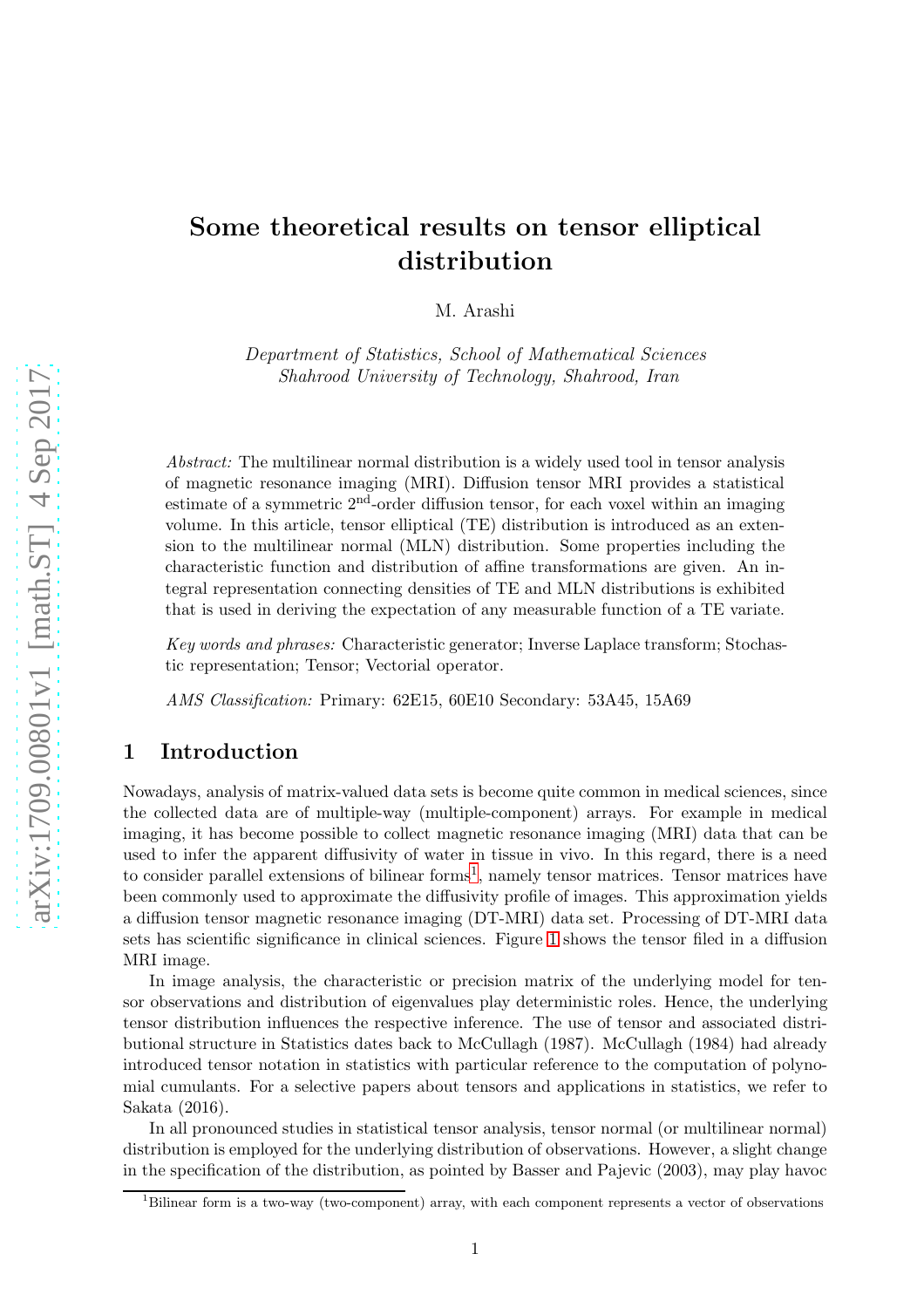

Figure 1: Visualization of tensor filed of a brain

<span id="page-1-0"></span>

<span id="page-1-1"></span>Figure 2: Visualization of a 3-dimensional data set as a 3<sup>rd</sup>-order tensor.

on the resulting inferences. To broaden the scope of the distributions and achieve reasonable inferential conclusions, and in order to accommodate the heavier tailed distributions in a reasonable way and produce robust inference procedures for applications, tensor t-distribution can be employed in related analysis. From a broader view point, one may define the class of tensor elliptical distributions which includes the latter distribution as special one. In this article, we define a new class of tensor elliptical distributions and study some of its statistical properties.

# 2 Preliminaries

In this section we introduce related notation to our study and give some definitions. We adhere to the notation of Ohlson et al. (2013).

Let  $\mathcal X$  be a tensor of order k (k<sup>th</sup>-order tensor, in tensor parlance), with the dimension  $p = (p_1, p_2, \ldots, p_k)$  in the  $\mathbf{x} = (x_1, x_2, \ldots, x_k)$  direction. Figure [2](#page-1-1) shows the special case when  $k = 3$ . Indeed 2<sup>nd</sup>-order tensor is matrix, 1<sup>st</sup>-order tensor is vector, and 0<sup>th</sup>-order tensor is scalar.

In connection with Figure [2,](#page-1-1) Figure [3](#page-2-0) shows that the collected data can be interpreted as tensor, where the assessment of cardiac ventricular with helical structure is done by DT-MRI.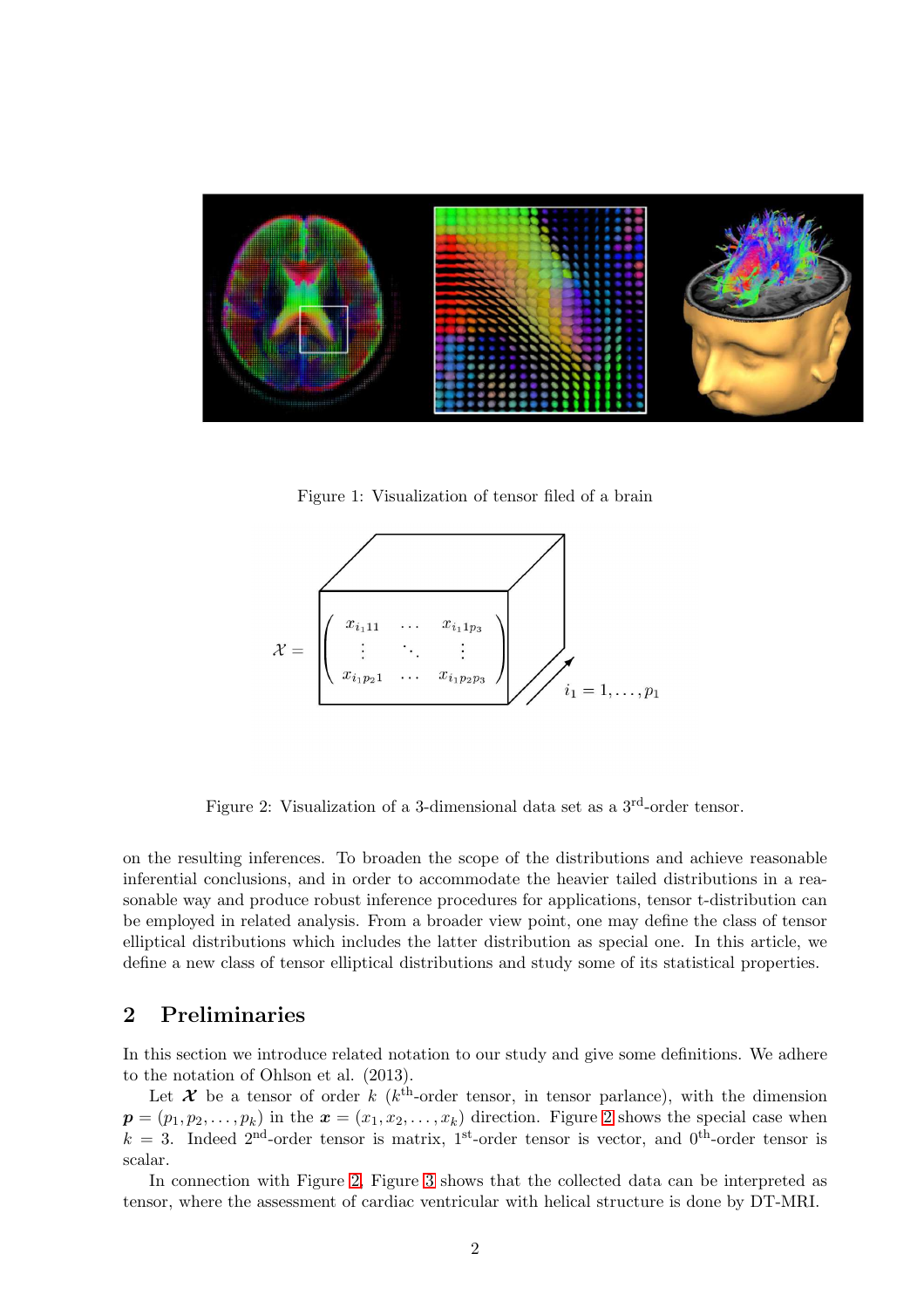

Figure 3: Helical structure of the cardiac ventricular anatomy

A vectorial representation of a tensor, make the related inference much simpler. Let vec  $\mathcal X$ denote the vectorization of tensor  $\mathcal{X} = (x_{i_1 i_2 \cdots i_k})$ , according to the definition of Kolda and Bader (2009) given by

<span id="page-2-0"></span>vec 
$$
\mathcal{X} = \sum_{i_1=1}^{p_1} \cdots \sum_{i_k=1}^{p_k} x_{i_1 i_2 \cdots i_k} e_{i_1}^1 \otimes \cdots \otimes e_{i_k}^k,
$$
  
\n
$$
= \sum_{I_p} x_{i_1 i_2 \cdots i_k} e_{1:k}^p,
$$
\n(2.1)

where  $e_{i_k}^k$ ,  $e_{i_{k-1}}^{k-1}$ , ...,  $e_{i_1}^1$  are the unit basis vectors of size  $p_k$ ,  $p_{k-1}$ , ...,  $p_1$ , respectively,  $e_{1:k}^p$  $e_{i_1}^1 \otimes \cdots \otimes e_{i_k}^k$ , where  $\otimes$  denotes the Kronecker product,  $I_p$  is the index set defined as  $I_p =$  $\{i_1,\ldots,i_k : 1 \leq i_j \leq p_j, 1 \leq j \leq k\}.$  In Ohlson et al. (2012), the authors concentrated on the estimation of a Kronecker structured covariance matrix of order three  $(k = 3)$ , the so called double separable covariance matrix, generalizing the work of Srivastava et al. (2008), for multilinear normal (MLN) distributions.

Let  $\mathcal{T}^{\mathbf{p}}$  denote the space of all vectors  $\mathbf{x} = \text{vec } \mathcal{X}$ , where  $\mathcal{X}$  is a tensor of order k, i.e.,  $\mathcal{T}^{\bm{p}} \ = \ \{\bm{x} \ : \ \bm{x} \ = \ \sum_{I_{\bm{p}}} x_{i_1 i_2 \cdots i_k} \bm{e}_{1}^{\bm{p}}$  $_{1:k}^p$ . Note that this tensor space is described using vectors. However, we can define tensor spaces using matrices. This is given in the following definition.

#### Definition 1 Let

(i) 
$$
\mathcal{T}^{pq} = \left\{ \boldsymbol{X} : \boldsymbol{X} = \sum_{I_p \cup I_q} x_{i_1, \dots, i_k, j_1, \dots, j_l} e_{1:k}^p(\boldsymbol{d}_{1:l}^q)' \right\}, I_q = \{j_1, \dots, j_l : 1 \le j_i \le p_i, 1 \le i \le l\}
$$
  
\n(ii)  $\mathcal{T}^{pq}_{\otimes} = \left\{ \boldsymbol{X} \in \mathcal{T}^{pq} : \boldsymbol{X} = \boldsymbol{X}_1 \otimes \dots \otimes \boldsymbol{X}_k, \boldsymbol{X}_i : p_i \times q_i \right\}$   
\n(iii)  $\mathcal{T}^p_{\otimes} = \left\{ \boldsymbol{X} \in \mathcal{T}^{pp}_{\otimes} : \boldsymbol{X} = \boldsymbol{X}_1 \otimes \dots \otimes \boldsymbol{X}_k, \boldsymbol{X}_i : p_i \times p_i \right\}$ 

<span id="page-2-1"></span>**Theorem 1** (Ohlson et al., 2013) A tensor  $\mathcal{X}$  is MLN of order k, denoted by  $\mathcal{X} \sim \mathcal{N}_p(\mu, \Sigma)$ if  $x = \mu + \Sigma^{\frac{1}{2}}u$ , where  $x, \mu \in \mathcal{T}^p$ ,  $\Sigma \in \mathcal{T}^p_{\otimes}$ ,  $p = (p_1, \ldots, p_k)$ , and the elements of  $u \in \mathcal{T}^p$  are independent standard normally distributed.

Note that  $\Sigma \in \mathcal{T}_{\otimes}^p$  can be written as Kronecker product  $\Sigma = \Sigma_1 \otimes \ldots \otimes \Sigma_k$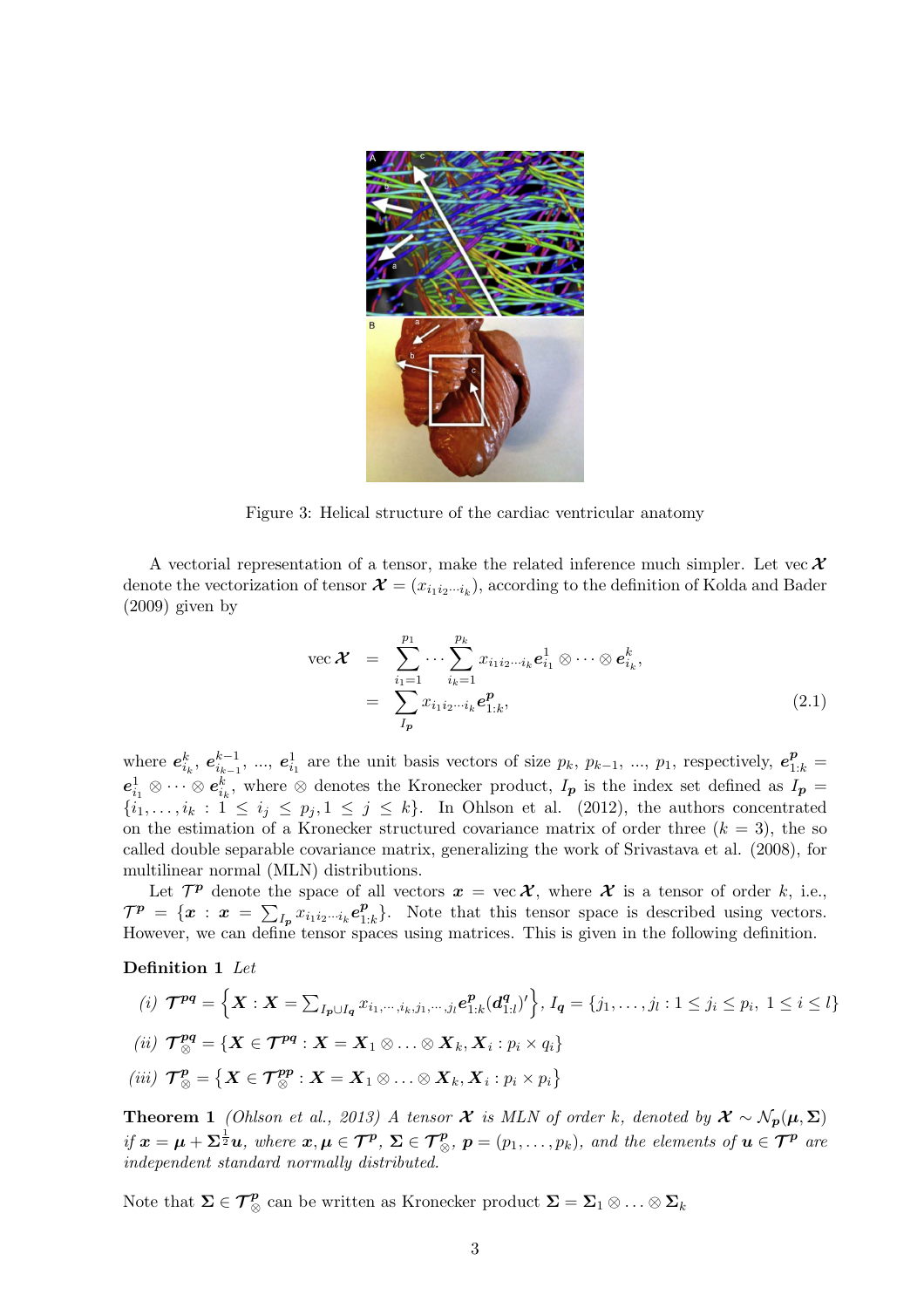Indeed, Theorem [1](#page-2-1) configures the MLN distribution using the stochastic representation of vector  $x \in \mathcal{T}^p$ . This methodology can be mimicked to extend the above result for elliptical models. Before revealing the main result of this paper, we need to consider the definition of matrix elliptical distributions.

#### 3 Tensor Elliptical Distributions

Let  $u^{(p^*)}$ ,  $p^* = \prod_{i=1}^k p_i$ , denote a random vector distributed uniformly on the unit sphere surface in  $\mathbb{R}^{p^*}$ , with characteristic function (cf)  $\Omega_{p^*}(\cdot)$ . Hereafter, using Theorem 2.2 of Fang et al. (1990), we propose a definition for tensor elliptical (TE) distribution. The methodology behind our definition of TE distribution comes from two facts: (1) a random matrix  $X$  has matrix elliptical distribution if and only if vec  $X$  has vector-variate elliptical distribution which will be used for tensor (see Gupta et al., 2013) (2) the difference between vector-variate elliptical and TE lies in the structure of the parameter space generated by  $\mu$  and  $\Sigma$ .

**Definition 2** A random tensor **X** is TE of order k, denoted by  $\mathcal{X} \sim \mathcal{E}_p(\mu, \Sigma, \psi)$ , if

<span id="page-3-0"></span>
$$
\boldsymbol{x} = \text{vec}(\boldsymbol{\mathcal{X}}) = \boldsymbol{\mu} + \mathcal{R}\boldsymbol{\Sigma}^{\frac{1}{2}}\boldsymbol{u}^{(p^*)},
$$
\n(3.1)

where  $\mathbf{x}, \mu \in \mathcal{T}^p$ ,  $\Sigma^{\frac{1}{2}} \in \mathcal{T}^p_{\otimes}$  is any square root,  $p = (p_1, \ldots, p_k)$ ,  $\mathcal{R} \geq 0$  is independent of  $\mathbf{u}^{(p^*)}$ , and  $\mathcal{R} \sim F$ , for some cumulative distribution function (cdf)  $F(\cdot)$  over  $[0, \infty)$ , is related to  $\psi$  by the following relation

$$
\psi(x) = \int_{\mathbb{R}^+} \Omega_{p^*}(xr^2) \mathrm{d}F(r). \tag{3.2}
$$

The question arises whether the parameters in Definition [2](#page-3-0) are uniquely defined. The answer is no. To see this, assume that  $a_i$ ,  $i = 1, ..., k$  are positive constants such that  $a^* = \prod_{j=1}^k a_j$ ,  $\mathbf{\Sigma}_{j}^{*} = a_{j} \mathbf{\Sigma}_{j}, \; j = 1, \ldots, k \text{ and } \psi^{*}(x) = \psi\left(\frac{1}{p^{*}}\right)$  $\frac{1}{p^*}x$ . Then  $\mathcal{E}_{p}(\mu,\Sigma,\psi)$  and  $\mathcal{E}_{p}(\mu,\Sigma^*,\psi^*)$ , where  $\Sigma^* = \Sigma_1^* \otimes \ldots \otimes \Sigma_k^*$ , define the same tensor elliptical distribution.

Using vector representation,  $x \in \mathcal{T}^p$ , we can conveniently write the probability distribution function (pdf) of a TE extending the pdf of MLN distribution. The following result gives the pdf of a random tensor elliptical if it possesses a density, as an extension to Ohlson et al. (2013).

**Theorem 2** Under the assumptions of Definition [2,](#page-3-0) the pdf of the TE distribution is given by

$$
f_{\boldsymbol{\mathcal{X}}}(\boldsymbol{x}) = |\boldsymbol{\Sigma}|^{-\frac{1}{2}} g\left[ (\boldsymbol{x} - \boldsymbol{\mu})' \boldsymbol{\Sigma}^{-1} (\boldsymbol{x} - \boldsymbol{\mu}) \right],
$$

where  $g(\cdot)$  is a non-negative function (density generator, say) satisfying

$$
\int_{\mathbb{R}^+} y^{\frac{1}{2}p^*-1} g(y) \mathrm{d}y < \infty.
$$

We designate  $\mathcal{X} \sim \mathcal{E}_{p}(\mu, \Sigma, q)$ .

In a similar fashion, we have the following result.

**Theorem 3** Let  $\mathcal{X} \sim \mathcal{E}_p(\mu, \Sigma, \psi)$ . Then, its characteristic function has form

$$
\phi_{\mathcal{X}}(\mathcal{S}) = e^{i\mathcal{S}'\mu}\psi(\mathcal{S}'\Sigma\mathcal{S}), \quad \mathcal{S} \in \mathcal{T}^p. \tag{3.3}
$$

Remark 1 Since

$$
|\mathbf{\Sigma}|^{-\frac{1}{2}} \;\; = \;\; |\mathbf{\Sigma}_1 \otimes \mathbf{\Sigma}_2 \otimes \ldots \otimes \mathbf{\Sigma}_k|^{-\frac{1}{2}}
$$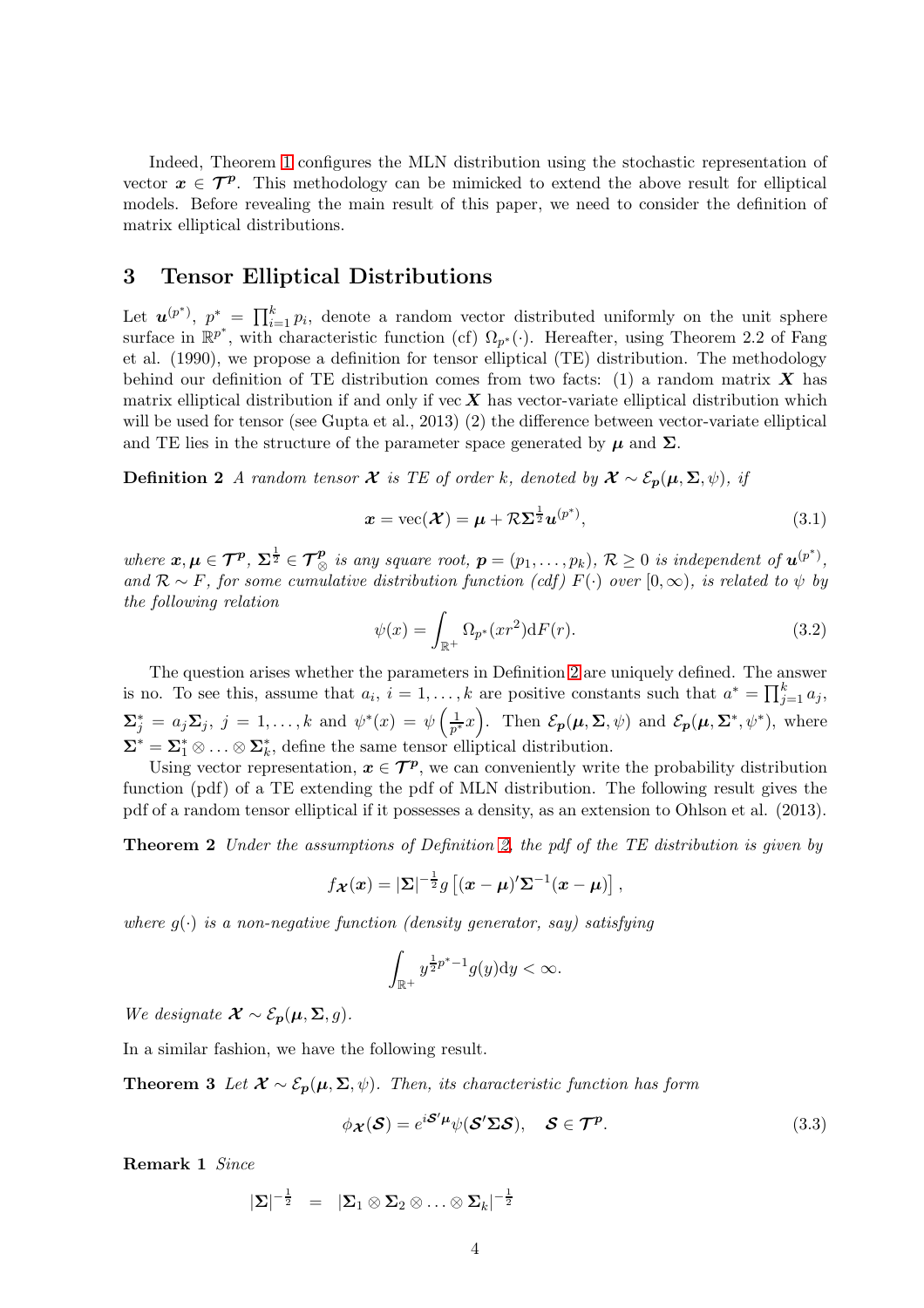$$
= \left( \left| \boldsymbol{\Sigma}_{1} \right|^{\frac{p^*}{p_1}} \right)^{-\frac{1}{2}} \times \left( \left| \boldsymbol{\Sigma}_{2} \right|^{\frac{p^*}{p_2}} \right)^{-\frac{1}{2}} \times \ldots \times \left( \left| \boldsymbol{\Sigma}_{k} \right|^{\frac{p^*}{p_k}} \right)^{-\frac{1}{2}}
$$

$$
= \prod_{i=1}^k \left| \boldsymbol{\Sigma}_{i} \right|^{-\frac{p^*}{2p_i}}
$$

taking  $g(y) = (2\pi)^{-\frac{1}{2}p^*} \exp(-\frac{1}{2})$  $\frac{1}{2}y$ ) in Definition [2,](#page-3-0) gives the pdf of MLN distribution (as given in Theorem 1 of Ohlson et al., 2013) as

$$
f_{\boldsymbol{\mathcal{X}}}(\boldsymbol{x}) = (2\pi)^{-\frac{1}{2}p^*} \left( \prod_{i=1}^k |\boldsymbol{\Sigma}_i|^{-\frac{p^*}{2p_i}} \right) \exp\left[ -\frac{1}{2} (\boldsymbol{x} - \boldsymbol{\mu})^{\prime} \boldsymbol{\Sigma}^{-1} (\boldsymbol{x} - \boldsymbol{\mu}) \right], \tag{3.4}
$$

where  $\Sigma$  is positive definite,  $x, \mu \in \mathcal{T}^p$ ,  $\Sigma \in \mathcal{T}^p_{\otimes}$ , and  $p^* = \prod_{i=1}^k p_i$ .

The following result gives the distribution of affine transformations for TE variates.

Theorem 4 Let  $\mathcal{X} \sim \mathcal{E}_p(\mu, \Sigma, \psi)$ , with vec  $\mathcal{X} \in \mathcal{T}^p$ ,  $A \in \mathcal{T}^{qp}$  is nonsingular, and  $B \in \mathcal{T}^q$ . Then,  $A\mathcal{X} + B \sim \mathcal{E}_q(A\mu + B, A\Sigma A')$ , where  $A\mu + B \in \mathcal{T}^q$  and  $A\Sigma A' \in \mathcal{T}^q_{\otimes}$ .

**Proof.** Let  $y = Ax + B$ , where  $x = \text{vec}(\mathcal{X})$ . From the stochastic representation in Definition [2,](#page-3-0) the proof directly follows from  $y = (A\mu + B) + \mathcal{R}(A\Sigma^{\frac{1}{2}})u^{(p^*)}$ .

The following result is a direct consequent of Theorem 2.16 of Gupta et al. (2013) for tensor elliptical distributions.

**Theorem 5** Under the assumptions of Definition [2,](#page-3-0) the pdf of  $\mathcal{R}$  has from

$$
h_{\mathcal{R}}(r) = \frac{2\pi^{\frac{1}{2}p^*}}{\Gamma\left(\frac{1}{2}p^*\right)} r^{p^*-1} g\left(r^2\right), \quad r \ge 0.
$$

The following theorem reveals the distribution of quadratic form for a special case.

Theorem 6 Let  $\mathcal{X} \sim \mathcal{E}_{p}(0, \Sigma^{(1)}, \psi)$ , where  $\Sigma^{(1)} = \Sigma \otimes I_{p_2} \otimes \ldots \otimes I_{p_k} \in \mathcal{T}_{\otimes}^p$ ,  $p = (p_1, \ldots, p_k)$ . Then, the pdf of  $\mathcal{A} = \mathcal{X} \mathcal{X}'$  is given by

<span id="page-4-0"></span>
$$
f(\boldsymbol{\mathcal{A}}) = \frac{\pi^{p^*} |\boldsymbol{\Sigma}|^{-\frac{1}{2}p_1}}{\Gamma_{p_1}\left(\frac{1}{2}p^{(1)}\right)} |\boldsymbol{\mathcal{A}}|^{\frac{1}{2}p^{(1)} - p_1 - 1} g(\text{tr }\boldsymbol{\Sigma}^{-1}\boldsymbol{\mathcal{A}})
$$

where  $p^{(1)} = \prod_{j=2}^{k} p_j$ .

In the forthcoming section, we provide a weighting representation of the pdf of TE variate using the Laplace operator.

#### 4 Weighting Representation

Although the proposed theorems in previous section are obtained conventionally, it is not easy to achieve other statistical properties of the TE distributions from Definition [2](#page-3-0) straightforwardly. However, under a mild conditions, one can make connection between densities of TE and MLN pdfs and derive other properties of the TE distributions using MLN distributions. In this section, we propose a weighting representation which connects densities of the TE and MLN distributions. This result is given in the following theorem.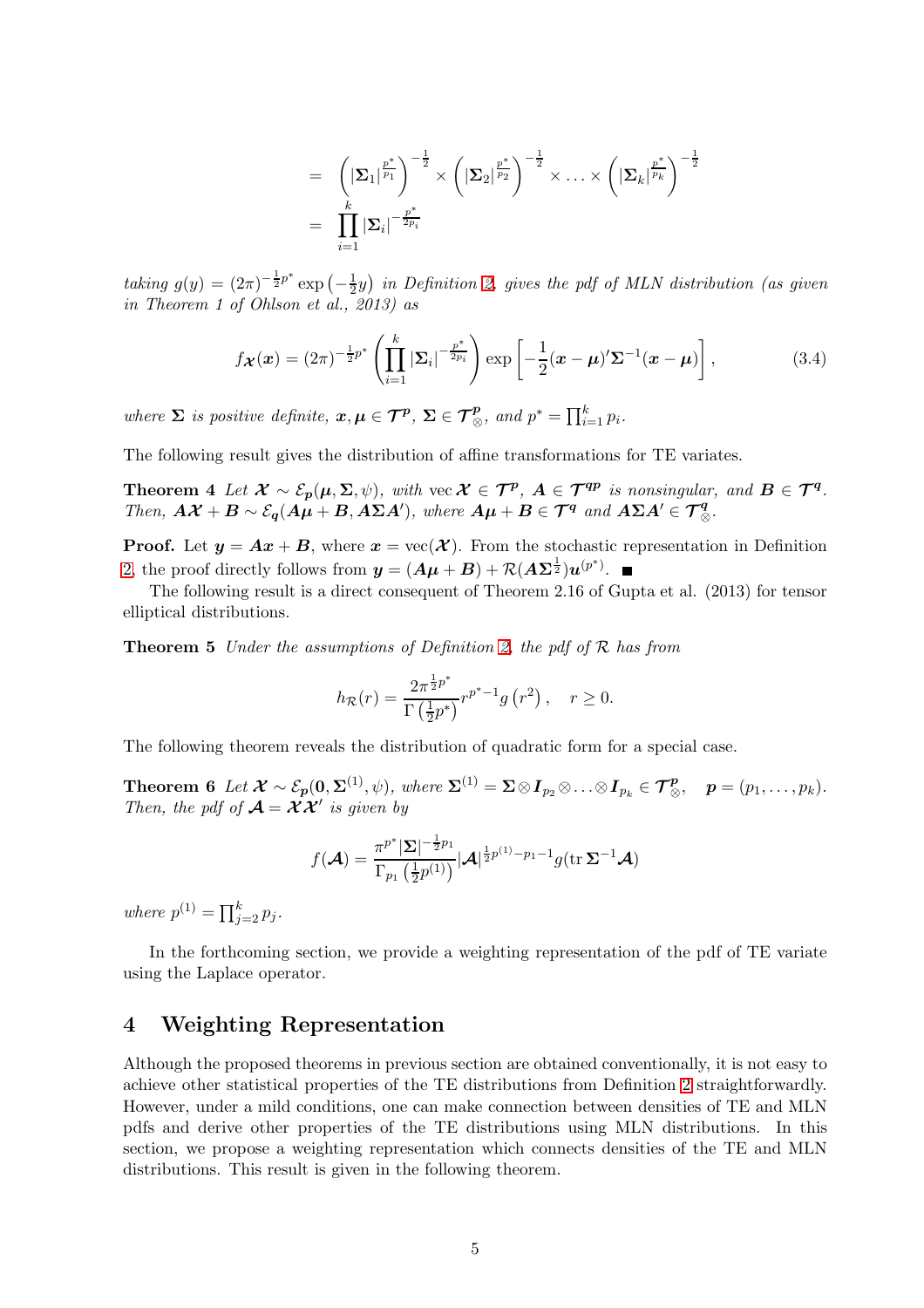**Theorem 7** Let  $\mathcal{X} \sim \mathcal{E}_p(\mu, \Sigma, g)$ , where  $\mu \in \mathcal{T}^p$ ,  $\Sigma \in \mathcal{T}^p$  and  $g : \mathbb{R}^+ \to \mathbb{R}^+$ . Also assume that  $g(s^2)$  is differentiable when  $s^2$  is sufficiently large, and  $g(s^2)$  vanishes faster than  $s^{-k}$ ;  $k > 1$  as  $s \to \infty$ . Then, the pdf of **X** can be represented as an integral of series of MLN pdfs given by

$$
f_{\boldsymbol{\mathcal{X}}}(\boldsymbol{x}) = \int_{\mathbb{R}^+} \mathcal{W}(t) f_{\mathcal{N}_{\boldsymbol{\mathcal{p}}}(\boldsymbol{\mu}, t^{-1} \boldsymbol{\Sigma})}(\boldsymbol{x}) \mathrm{d} t,
$$

where  $f_{\mathcal{N}_{p}(\boldsymbol{\mu},t^{-1}\boldsymbol{\Sigma})}(\cdot)$  is the pdf of  $\mathcal{N}_{p}(\boldsymbol{\mu},t^{-1}\boldsymbol{\Sigma})$  and  $\mathcal{W}(\cdot)$  is a weighting function. **Proof.** Let  $s^2 = \frac{1}{2}$  $\frac{1}{2}(\boldsymbol{x} - \boldsymbol{\mu})' \boldsymbol{\Sigma}^{-1}(\boldsymbol{x} - \boldsymbol{\mu})$  and

$$
W(t) = (2\pi)^{\frac{1}{2}p^*} t^{-\frac{p^*}{2}} \mathcal{L}^{-1} [g (2s^2)],
$$

where  $\mathcal L$  is the Laplace transform operator. It should be noted that under the regularity condition on  $g(s^2)$ , the inverse Laplace transform exists. Then, from  $|\mathbf{\Sigma}|^{-\frac{1}{2}} = \prod_{i=1}^k |\mathbf{\Sigma}_i|^{-\frac{p^*}{2p_i}}$ , we have

$$
f(\mathbf{x}) = |\mathbf{\Sigma}|^{-\frac{1}{2}} g(2s^2) = |\mathbf{\Sigma}|^{-\frac{1}{2}} \mathcal{L} \left[ \mathcal{W}(t) (2\pi)^{-\frac{1}{2} p^*} t^{\frac{p^*}{2}} \right]
$$
  
\n
$$
= \mathcal{L} \left[ \mathcal{W}(t) (2\pi)^{-\frac{1}{2} p^*} t^{\frac{p^*}{2}} \prod_{i=1}^k |\mathbf{\Sigma}_i|^{-\frac{p^*}{2p_i}} \right]
$$
  
\n
$$
= \int_{\mathbb{R}^+} \mathcal{W}(t) (2\pi)^{-\frac{1}{2} p^*} t^{\frac{p^*}{2}} \left( \prod_{i=1}^k |\mathbf{\Sigma}_i|^{-\frac{p^*}{2p_i}} \right) e^{-ts^2} dt
$$
  
\n
$$
= \int_{\mathbb{R}^+} \mathcal{W}(t) (2\pi)^{-\frac{1}{2} p^*} \left( \prod_{i=1}^k |t^{-\frac{1}{k}} \mathbf{\Sigma}_i|^{-\frac{p^*}{2p_i}} \right) e^{-\frac{1}{2} (\mathbf{z} - \mu)' (t^{-1} \mathbf{\Sigma})^{-1} (\mathbf{z} - \mu)} dt
$$
  
\n
$$
= \int_{\mathbb{R}^+} \mathcal{W}(t) f_{\mathcal{N}_p(\mu, t^{-1} \mathbf{\Sigma})}(\mathbf{z}) dt.
$$

The proof is complete.

Thus, a TE variable is an integral over all MLN variables having the same covariance subject to different scales.

Since  $f_{\mathcal{X}}(\cdot)$  is the pdf of  $\mathcal{X}$ , using Fubini's theorem, we obtain

$$
1 = \int_{\chi} f_{\mathcal{X}}(\mathbf{x}) dx = \int_{\chi} \int_{\mathbb{R}^{+}} \mathcal{W}(t) f_{\mathcal{N}_{p}(\mu, t^{-1}\Sigma)}(\mathbf{x}) dt dx
$$
  
\n
$$
= \int_{\mathbb{R}^{+}} \mathcal{W}(t) \int_{\chi} f_{\mathcal{N}_{p}(\mu, t^{-1}\Sigma)}(\mathbf{x}) dx dt
$$
  
\n
$$
= \int_{\mathbb{R}^{+}} \mathcal{W}(t) dt
$$
(4.1)

where  $\chi$  is the sample space. Hence, for positive weighting functions  $\mathcal{W}(\cdot)$ , the weighting representation of TE distributions can be interpreted as an scale mixture of MLN distributions. However, sometimes,  $\mathcal{W}(\cdot)$  can be negative. Note that a TE distribution is completely defined by the matrix  $\Sigma \in \mathcal{T}_{\otimes}^p$  and the scalar weighting function  $\mathcal{W}(\cdot)$ .

Theorem [7](#page-4-0) enables us to describe more properties of TE distributions via MLN distributions. This can be done using the following important result.

Theorem 8 Let  $x \sim \mathcal{E}_p(\mu, \Sigma, g)$ ,  $\mu \in \mathcal{T}^p$ ,  $\Sigma \in \mathcal{T}^p_{\otimes}$  and  $g : \mathbb{R}^+ \to \mathbb{R}^+$  with weighting function  $\mathcal{W}(\cdot)$ , and  $B(\bm{x})$  be any Borel measurable function of  $\bm{x} \in \bm{\mathcal{T}^p}$ . Then, if  $E[B(\bm{x})]$  exists, we have

$$
E[B(\boldsymbol{x})] = \int_{\mathbb{R}^+} \mathcal{W}(t) E_{\mathcal{N}_{\boldsymbol{p}}(\boldsymbol{\mu}, t^{-1} \boldsymbol{\Sigma})}[B(\boldsymbol{x})] dt
$$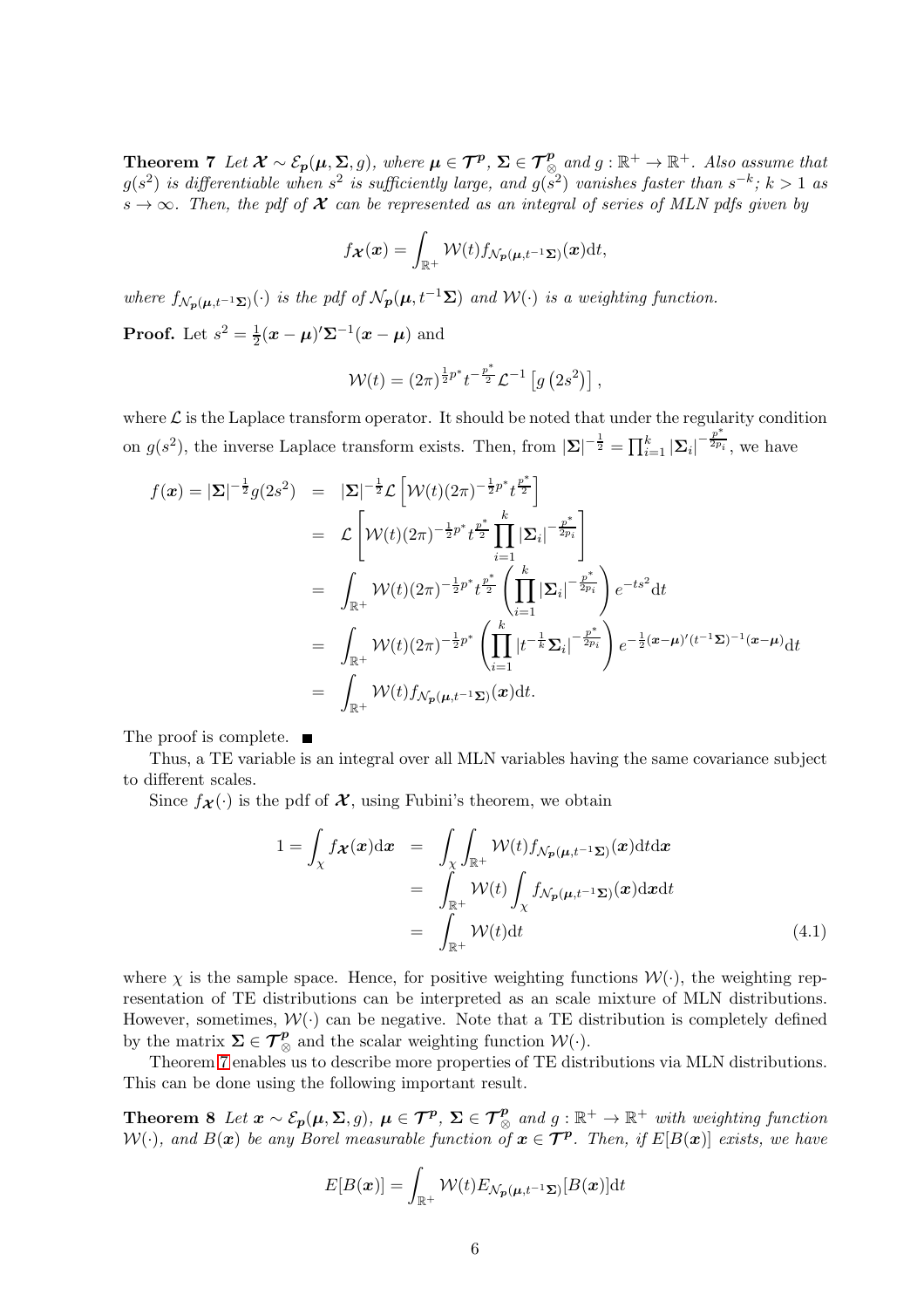#### 5 Examples

In this section, we provide some examples of TE distributions based on Definition [2](#page-3-0) with respective weighting function, as defined in Theorem [7.](#page-4-0)

Firstly, we consider some examples in which the weighting function  $W(.)$  is always positive, resulting to scale mixture of multilinear normal distributions.

(i) Multilinear normal distribution (Ohlson et al., 2013) The weighting function has form

$$
\mathcal{W}(t) = \delta(t-1),
$$

where  $\delta(\cdot)$  is the dirac delta or impulse function having the property  $\int_{\mathbb{R}} f(x)\delta(x)dx = f(0)$ , for every Borel-measurable function  $f(\cdot)$ .

- (ii) Multilinear  $\varepsilon$ -contaminated normal distribution
	- We say the random tensor  $\mathcal{X} \in \mathcal{T}^p$  has multilinear  $\varepsilon$ -contaminated normal distribution if it has the following density

$$
f_{\boldsymbol{\mathcal{X}}}(\boldsymbol{x}) = \frac{1}{(2\pi)^{\frac{1}{2}p^*}} \left( \prod_{i=1}^k |\boldsymbol{\Sigma}_i|^{-\frac{p^*}{2p_i}} \right) \left\{ (1-\varepsilon) \exp \left[ -\frac{1}{2} (\boldsymbol{x} - \boldsymbol{\mu})' \boldsymbol{\Sigma}^{-1} (\boldsymbol{x} - \boldsymbol{\mu}) \right] + \frac{\varepsilon}{\sigma^{p^*}} \exp \left[ -\frac{1}{2\sigma^2} (\boldsymbol{x} - \boldsymbol{\mu})' \boldsymbol{\Sigma}^{-1} (\boldsymbol{x} - \boldsymbol{\mu}) \right] \right\}.
$$

Then it can be concluded that the weighting function is given by

$$
\mathcal{W}(t) = (1 - \varepsilon)\delta(t - 1) + \varepsilon \delta(t - \sigma^2).
$$

- (iii) Tensor t-distribution
	- We say the random matrix  $\mathcal{X} \in \mathcal{T}^p$  has tensor t-distribution if it has the following density

<span id="page-6-0"></span>
$$
f_{\mathcal{X}}(x) = \frac{\nu^{\frac{p^*}{2}} \Gamma\left(\frac{p^* + \nu}{2}\right)}{\pi^{\frac{1}{2}p^*} \Gamma(\frac{\nu}{2})} \left\{ 1 + \frac{1}{\nu} (x - \mu)' \Sigma^{-1} (x - \mu) \right\}^{-(p^* + \nu)}.
$$
 (5.1)

The corresponding weighting function has form  $W(t) = \frac{\left(\frac{tv}{2}\right)^{\frac{\nu}{2}}e^{-\frac{tv}{2}}}{t\Gamma(\frac{\nu}{2})}$  $\frac{1}{t\Gamma(\frac{\nu}{2})}$ .

The tensor Cauchy distribution is obtained by setting  $\nu = 1$  in [\(5.1\)](#page-6-0).

It is of much interest to consider cases in which the weighting function  $W(.)$  is not always positive. Such kind of distributions are not scale mixture of multilinear normal distributions. The item below is not a tensor distribution, however it is  $0^{th}$ -order tensor distribution.

(iv) The one-dimensional distribution with the following density

$$
f(x) = \frac{\sqrt{2}}{\pi \sigma} \left[ 1 + \left(\frac{x}{\sigma}\right)^4 \right]^{-1},
$$

where the weighting function is given by  $\mathcal{W}(t) = \frac{1}{\sqrt{t}}$  $rac{1}{t\pi}$  sin  $\left(\frac{t}{2}\right)$  $\frac{t}{2}$ .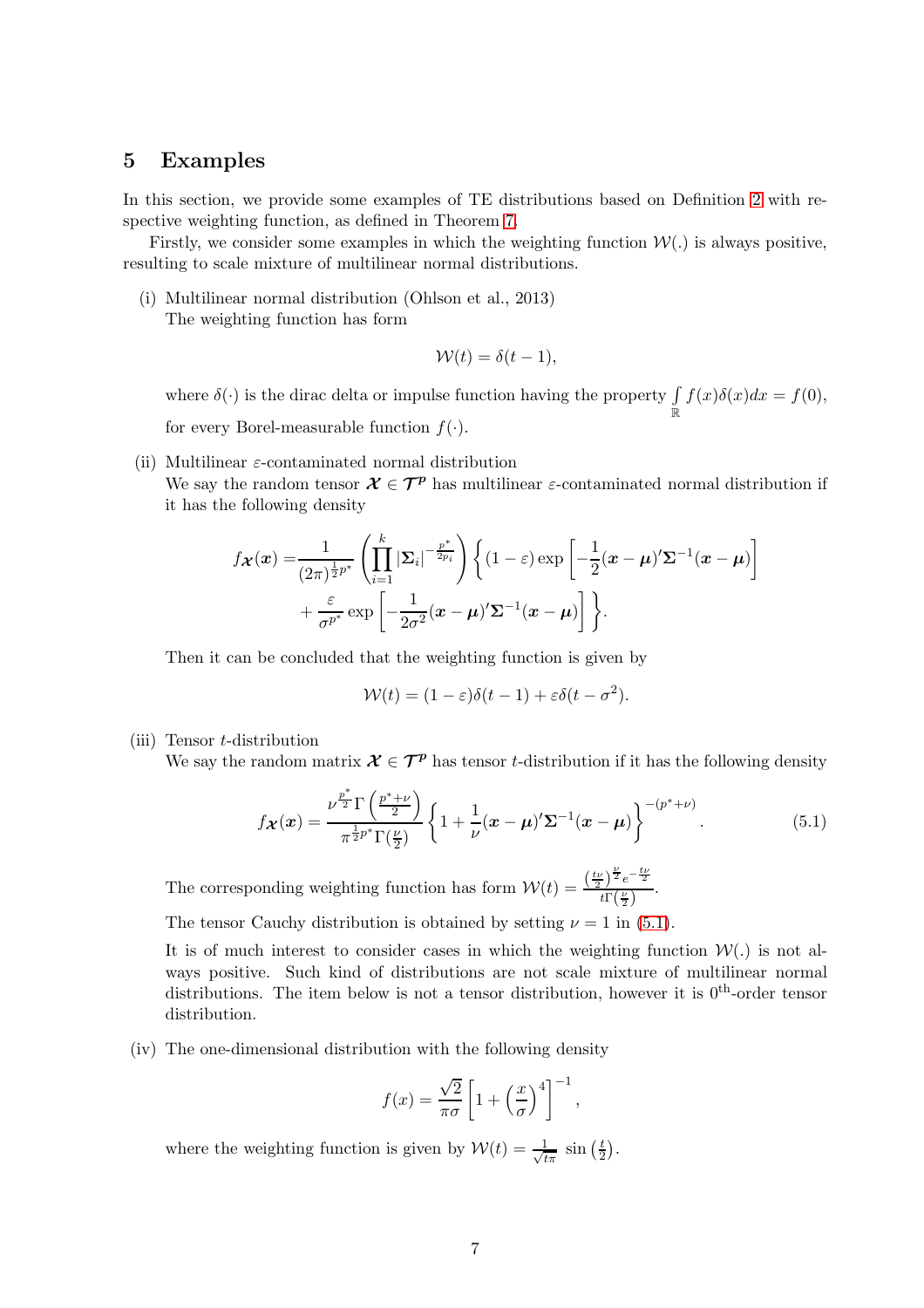# 6 Inference

**Theorem 9** Suppose that tensor variables  $\mathcal{X}_1, \ldots, \mathcal{X}_n$  are jointly distributed with the following pdf

$$
\prod_{i=1}^k \left| \boldsymbol{\Sigma}_i \right|^{-\frac{p^*}{2p_i}} g \left( \sum_{j=1}^n x'_j \boldsymbol{\Sigma}^{-1} \boldsymbol{x}_j \right), \quad \boldsymbol{\Sigma} = \boldsymbol{\Sigma}_1 \otimes \boldsymbol{\Sigma}_2 \otimes \ldots \otimes \boldsymbol{\Sigma}_k
$$

such that  $\sigma_{p_2p_2}^{(2)} = \sigma_{p_3p_3}^{(3)} = \ldots = \sigma_{p_kp_k}^{(k)} = 1$ , where  $\Sigma_r = \left(\sigma_{ij}^{(r)}\right)$ . Further, suppose  $g(\cdot)$  is such that  $g(x'x)$  is a pdf in  $\mathbb{R}^{p^*}$  and  $y^{p^*/2}g(y)$  has a finite positive maximum  $y_g$  (see Anderson et al., 1986 for the existence of  $y_g$ ). Suppose that  $\tilde{\Sigma}$  is an estimator which obtains from solving the following equations (see Ohlson et al., 2013)

$$
\begin{array}{lll} \tilde{\boldsymbol{\Sigma}}_1 &=& \frac{1}{p_{2:k}^* n} \sum_{j=1}^n \pmb{x}_j' \pmb{\Sigma}_{2:k}^{-1} \pmb{x}_j \\ & \qquad \textrm{and, for } r=2,\ldots,k \\ \tilde{\boldsymbol{\Sigma}}_r &=& \frac{1}{p_{1:r-1}^* p_{r+1:k}^* n} \sum_{j=1}^n \pmb{x}_i^{2,r(r)'} \left( \pmb{\Sigma}_{1:k \backslash r}^{2,r} \right)^{-1} \pmb{x}_i^{2,r(r)}, \end{array}
$$

where

$$
\begin{array}{rcl} \boldsymbol{x}^{2,r(r)}_{j} & = & \sum_{l_{\boldsymbol{p}}} x_{i_{1},\ldots i_{k}} e^{2,r}_{i_{1}:i_{k}\backslash i_{r}} e^{p_{r} \prime}_{i_{r}} \\ \boldsymbol{\Sigma}^{2,r}_{1:k \backslash r} & = & \boldsymbol{\Sigma}_{2} \otimes \ldots \otimes \boldsymbol{\Sigma}_{r-1} \otimes \boldsymbol{\Sigma}_{1} \otimes \ldots \otimes \boldsymbol{\Sigma}_{k} \\ e^{2,r}_{i_{1}:i_{k}\backslash i_{r}} & = & e^{p_{1}}_{i_{1}} \otimes e^{p_{3}}_{i_{3}} \otimes \ldots \otimes e^{p_{r-1}}_{i_{r-1}} \otimes e^{p_{r+1}}_{i_{r+1}} \otimes \ldots \otimes e^{p_{k}}_{i_{k}} \end{array}
$$

Then, the MLE of  $\Sigma$  is given by

$$
\hat{\mathbf{\Sigma}} = \frac{p^*}{y_g} \tilde{\mathbf{\Sigma}}
$$

**Proof.** Let  $\mathbf{A} = |\mathbf{\Sigma}|^{-\frac{1}{p^*}} \mathbf{\Sigma}$ . Also for any  $j = 1, ..., n$  write

<span id="page-7-1"></span>
$$
d_j = \boldsymbol{x}_j' \boldsymbol{\Sigma}^{-1} \boldsymbol{x}_j = |\boldsymbol{\Sigma}|^{-\frac{1}{p^*}} \boldsymbol{x}_j' \boldsymbol{A}^{-1} x_j.
$$
\n(6.1)

Since  $|\mathbf{\Sigma}|^{-\frac{1}{2}} = \prod_{i=1}^{k} |\mathbf{\Sigma}_i|^{-\frac{p^*}{2p_i}}$  $\overline{2p_i}$ , the likelihood can be written as

<span id="page-7-0"></span>
$$
\mathcal{L} = |\mathbf{\Sigma}|^{-\frac{1}{2}} g\left(\sum_{j=1}^n d_j\right)
$$
  
\n
$$
= \left(|\mathbf{\Sigma}|^{\frac{1}{p^*}}\right)^{-\frac{p^*}{2}} \left(\sum_{j=1}^n d_j\right)^{\frac{p^*}{2}} g\left(\sum_{j=1}^n d_j\right)
$$
  
\n
$$
= \left(\sum_{j=1}^n x'_j \mathbf{A}^{-1} x_j\right)^{-\frac{p^*}{2}} d^{\frac{p^*}{2}} g(d), \qquad (6.2)
$$

where  $d = \sum_{j=1}^{n} d_j$ .

The maximum of [\(6.2\)](#page-7-0) is attained at  $\hat{\mathbf{A}} = \tilde{\mathbf{A}}$  and  $\hat{d} = y_g$ . Then the MLE of  $\Sigma$  is given by

<span id="page-7-2"></span>
$$
\hat{\Sigma} = |\hat{\Sigma}|^{\frac{1}{p^*}} \hat{A} = \frac{|\hat{\Sigma}|^{\frac{1}{p^*}}}{|\tilde{\Sigma}|^{\frac{1}{p^*}}} \tilde{\Sigma}.
$$
\n(6.3)